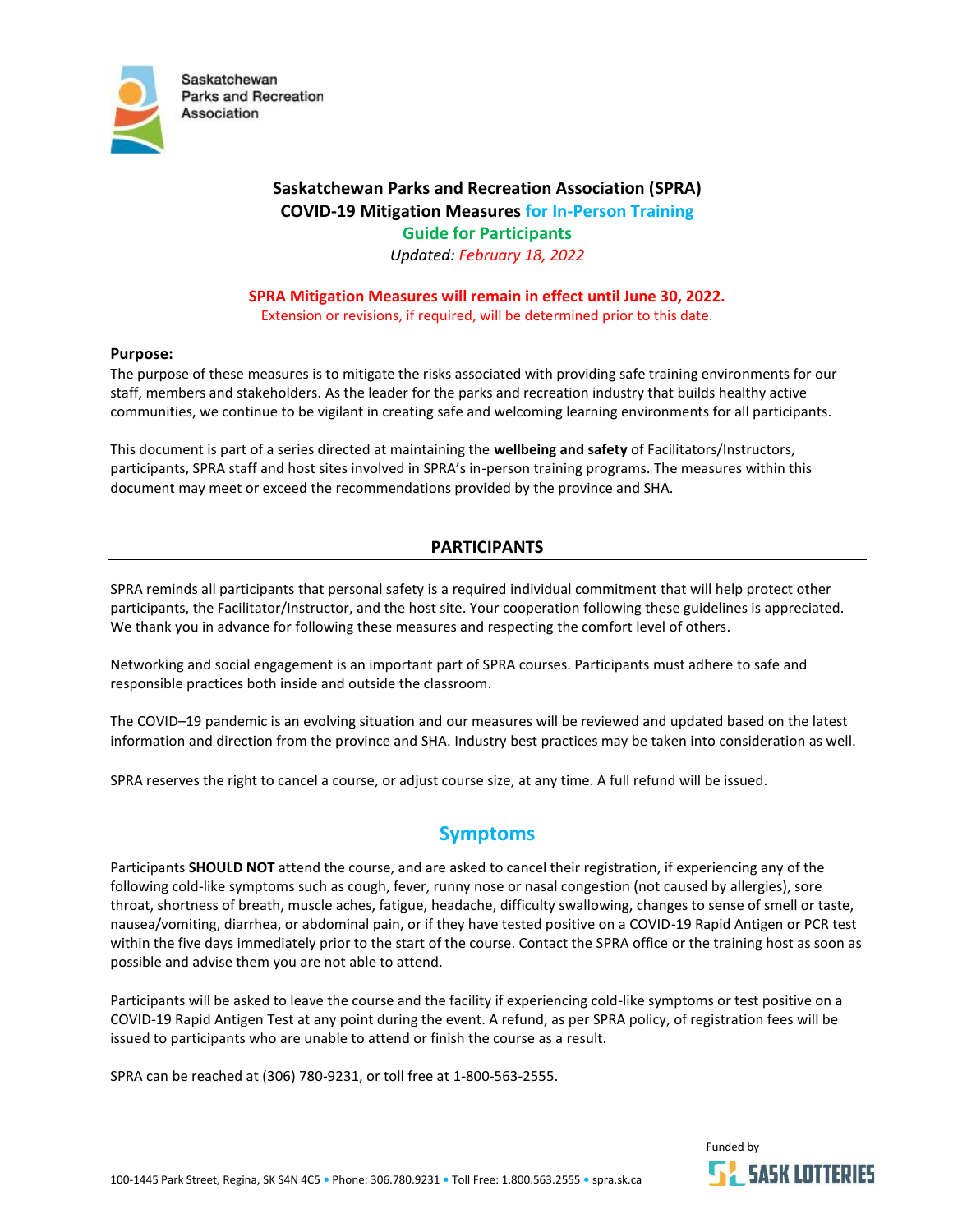

# **Pre-course Actions**

Participants are required to do the following prior to the start of the training program:

- **1.** Read these guidelines and, by registering, agree to accept the terms and conditions herein. If the participants decline to accept the terms and conditions, their course registration will be immediately cancelled, they will not be allowed to participate, and fees will be fully refunded.
- **2.** All participants are strongly encouraged to complete a Rapid Antigen Test within the 24 hours prior to the start course, and only attend if the test is negative *and* they have not otherwise tested positive for COVID-19 within the five days immediately prior to the start of the course.
	- If the course is three or more consecutive days in length, at minimum, re-testing within the 12 hours prior to the course start time on days three and five (where necessary) is encouraged.
	- Rapid Antigen Tests are accessible for free at [various locations](https://www.saskatchewan.ca/government/health-care-administration-and-provider-resources/treatment-procedures-and-guidelines/emerging-public-health-issues/2019-novel-coronavirus/testing-information/rapid-testing/locations-for-rapid-antigen-self-test-kits) in Saskatchewan, or may be purchased at pharmacies, at the expense of the participant.
- **3.** Review the **[COVID-19 Screening Questions](http://spra.blob.core.windows.net/docs/COVID-19%20In-Person%20Training%20Screening%20Form%20-%20For%20Web.pdf)** at least 24 hours prior to attending**.** If you answer 'Yes' to any of the questions, do not attend the event, and contact SPRA. Course fees will be fully refunded. We can be reached at (306) 780-9231, or toll free at 1-800-563-2555.
- **4.** Participants agree to provide their own facemasks, pens, pencils, paper and any other supplies required. Participants will be informed prior to their course if any food or refreshments will be provided by SPRA. If any meals or refreshments are provided, all will be individually served/packaged. Please bring your own water/water bottles.
- **5.** Hand sanitizer, gloves and facial tissues will be supplied over the duration of the course, but participants can bring their own for personal use.

# **Course Actions**

The actual delivery of the course presents the greatest risk of COVID–19 transmission. Therefore, the following must be strictly adhered to.

- **1. Follow all safety guidelines and requirements as outlined by the host site (facility) and SPRA.**
- **2. Verbally answer the COVID-19 Screening Questions each day of the course.** If you answer 'Yes' to any of the questions, you will not be permitted into the event.
- **3. SPRA** *strongly encourages* **all participants to maintain two meters of physical distancing from others.** Desks/workstations will be set up to allow for a minimum of two-meter distance from others.
- **4. SPRA** *strongly encourages* **all participants, facilitators and staff to mask when two meters of physical distancing from others cannot be maintained.** Masks can be removed when seated at desk/workstation.
- **5. The sharing of common equipment is to be limited as much as possible.** In some courses, this may not be possible. Please ensure any common surfaces are sanitized between users and use frequent hand washing/sanitization. Disposable gloves may also be worn while reinforcing the avoidance of touching face, nose, mouth or eyes.